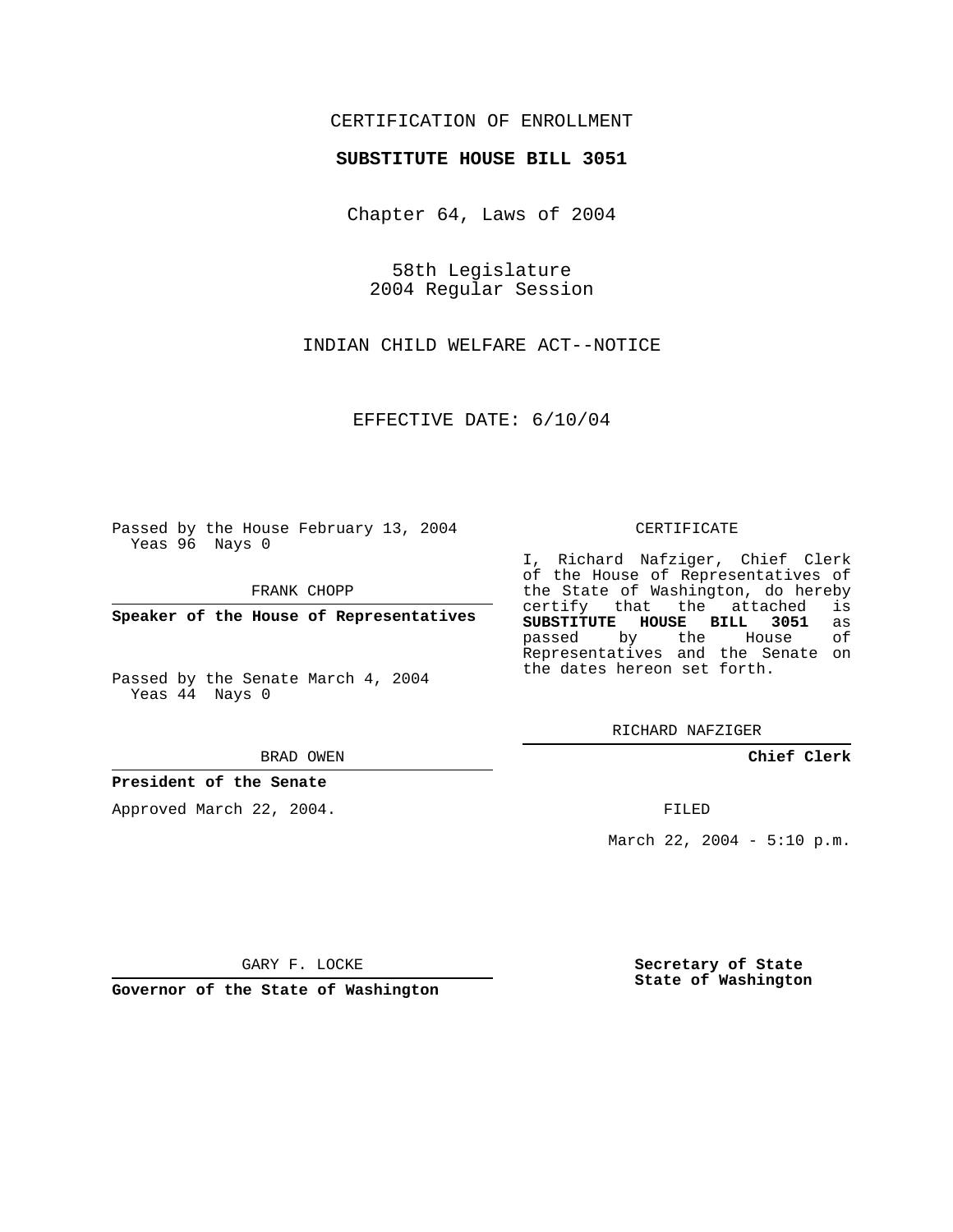# **SUBSTITUTE HOUSE BILL 3051** \_\_\_\_\_\_\_\_\_\_\_\_\_\_\_\_\_\_\_\_\_\_\_\_\_\_\_\_\_\_\_\_\_\_\_\_\_\_\_\_\_\_\_\_\_

\_\_\_\_\_\_\_\_\_\_\_\_\_\_\_\_\_\_\_\_\_\_\_\_\_\_\_\_\_\_\_\_\_\_\_\_\_\_\_\_\_\_\_\_\_

Passed Legislature - 2004 Regular Session

## **State of Washington 58th Legislature 2004 Regular Session**

**By** House Committee on Juvenile Justice & Family Law (originally sponsored by Representatives Pettigrew, Cairnes, Santos, McCoy, Sump, Linville, Buck, Chase and Upthegrove)

READ FIRST TIME 02/05/04.

 1 AN ACT Relating to notice provisions for proceedings involving the 2 Indian child welfare act; and amending RCW 26.10.034, 26.33.040, 3 13.34.040, 13.34.070, and 13.32A.152.

4 BE IT ENACTED BY THE LEGISLATURE OF THE STATE OF WASHINGTON:

 5 **Sec. 1.** RCW 26.10.034 and 2003 c 105 s 7 are each amended to read 6 as follows:

 (1)(a) Every petition filed in proceedings under this chapter shall contain a statement alleging whether the child is or may be an Indian child as defined in 25 U.S.C. Sec. 1903. If the child is an Indian child as defined under the Indian child welfare act, the provisions of the act shall apply.

12 (b) Whenever the court or the petitioning party in a proceeding 13 under this chapter knows or has reason to know that an Indian child is 14 involved, the petitioning party shall promptly provide notice to the 15 child's parent or Indian custodian and to the agent designated by the 16 child's Indian tribe to receive such notices. Notice shall be by 17 certified mail with return receipt requested. If the identity or 18 location of the parent or Indian custodian and the tribe cannot be 19 determined, notice shall be given to the secretary of the interior in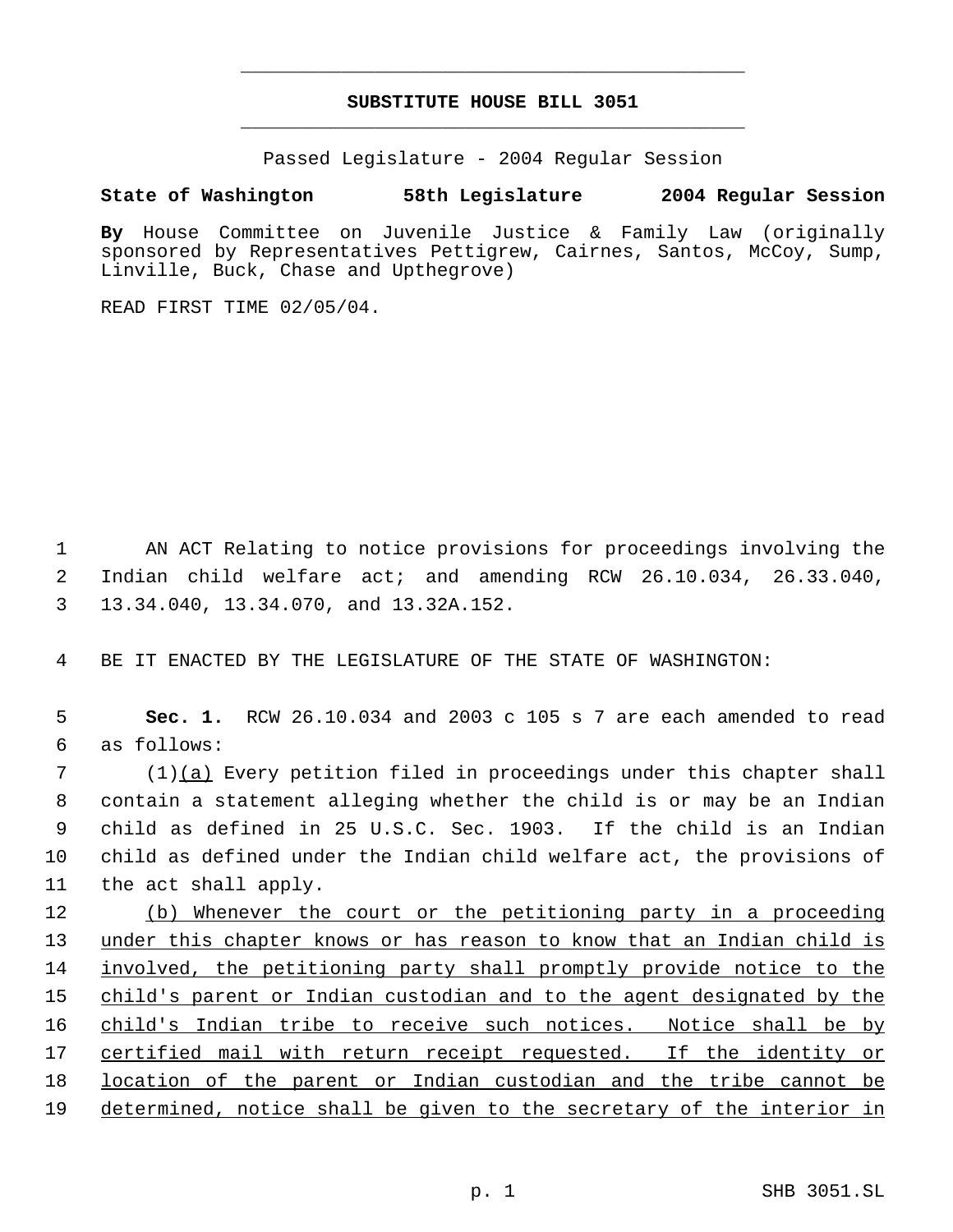1 the manner described in 25 C.F.R. 23.11. If the child may be a member of more than one tribe, the petitioning party shall send notice to all tribes the petitioner has reason to know may be affiliated with the child.

 (c) The notice shall: (i) Contain a statement notifying the parent or custodian and the tribe of the pending proceeding; and (ii) notify the tribe of the tribe's right to intervene and/or request that the case be transferred to tribal court.

 (2) Every order or decree entered in any proceeding under this chapter shall contain a finding that the Indian child welfare act does or does not apply. Where there is a finding that the Indian child welfare act does apply, the decree or order must also contain a finding that all notice requirements and evidentiary requirements under the Indian child welfare act have been satisfied.

 **Sec. 2.** RCW 26.33.040 and 1991 c 136 s 1 are each amended to read as follows:

 (1)(a) Every petition filed in proceedings under this chapter shall 18 contain a statement alleging whether the ((<del>Indian Child Welfare Act, 25</del> 19 U.S.C. Sec. 1901 et seq., applies to the proceeding. Every order or decree entered in any proceeding under this chapter shall contain a 21 finding that the Indian Child Welfare Act does or does not apply. In proceedings under this chapter, the adoption facilitator shall file a sworn statement documenting efforts to determine whether the Indian 24 Child Welfare Act, 25 U.S.C. Sec. 1901 et seq., applies)) child is or may be an Indian child as defined in 25 U.S.C. Sec. 1903. If the child is an Indian child as defined under the Indian child welfare act, the 27 provisions of the act shall apply.

 (b) Every order or decree entered in any proceeding under this chapter shall contain a finding that the Indian child welfare act does 30 or does not apply. Where there is a finding that the Indian child welfare act does apply, the decree or order must also contain a finding that all notice requirements and evidentiary requirements under the Indian child welfare act have been satisfied.

 (c) In proceedings under this chapter, the adoption facilitator shall file a sworn statement documenting efforts to determine whether an Indian child as defined under the Indian child welfare act, 25 U.S.C. Sec. 1903, is involved.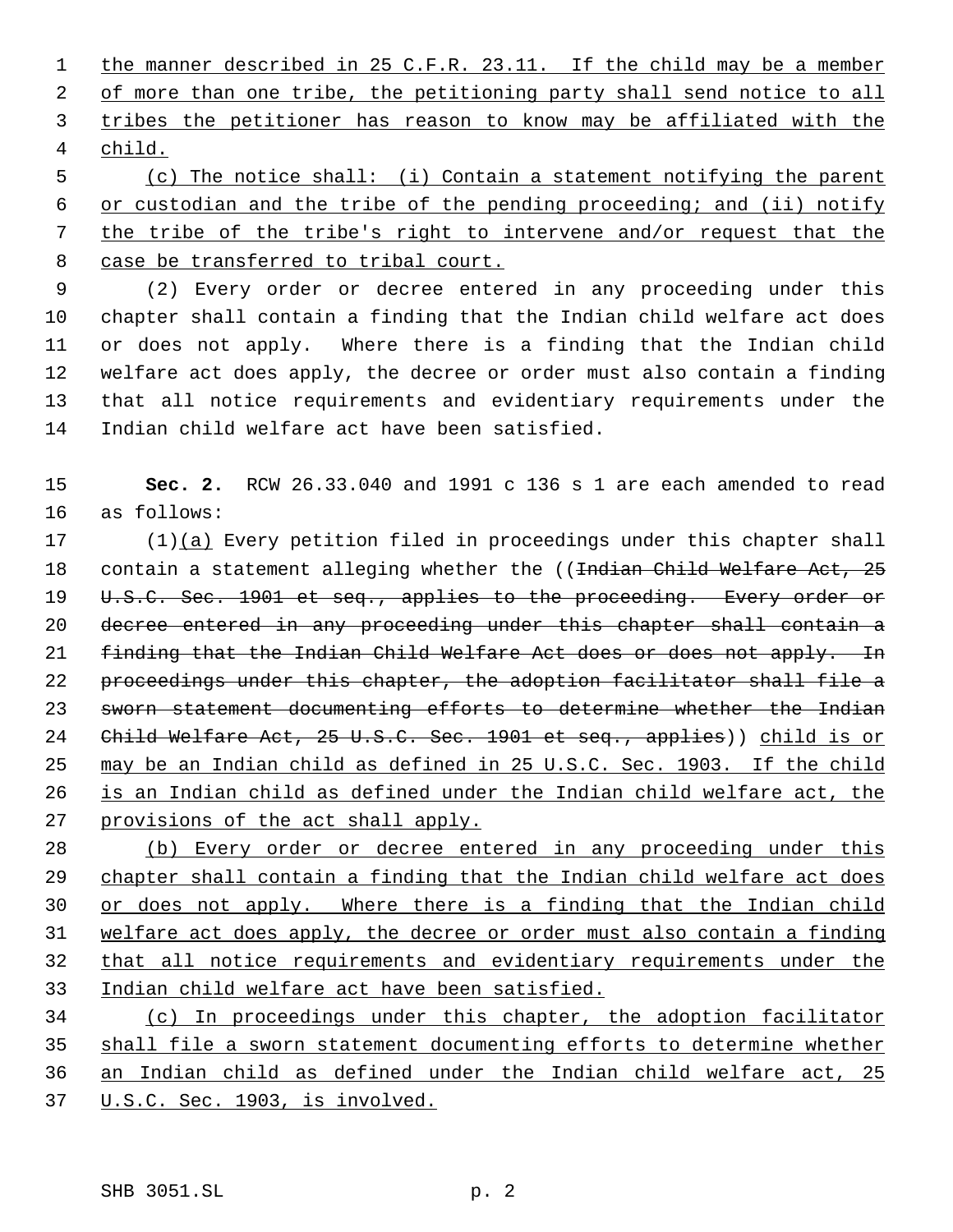1 (d) Whenever the court or the petitioning party knows or has reason to know that an Indian child is involved in any termination, 3 relinquishment, or placement proceeding under this chapter, the petitioning party shall promptly provide notice to the child's parent 5 or Indian custodian and to the agent designated by the child's Indian tribe to receive such notices. Notice shall be by certified mail with return receipt requested. If the identity or location of the parent or Indian custodian and the tribe cannot be determined, notice shall be given to the secretary of the interior in the manner described in 25 C.F.R. 23.11. If the child may be a member of more than one tribe, the petitioning party shall send notice to all tribes the petitioner has reason to know may be affiliated with the child.

 (e) The notice shall: (i) Contain a statement notifying the parent or custodian and the tribe of the pending proceeding; and (ii) notify 15 the tribe of the tribe's right to intervene and/or request that the 16 case be transferred to tribal court.

17 (f) No termination, relinquishment, or placement proceeding shall be held until at least ten days after receipt of notice by the tribe. If the tribe requests, the court shall grant the tribe up to twenty additional days to prepare for such proceeding.

 (2) Every petition filed in proceedings under this chapter shall contain a statement alleging whether the Soldiers and Sailors Civil Relief Act of 1940, 50 U.S.C. Sec. 501 et seq. applies to the proceeding. Every order or decree entered in any proceeding under this chapter shall contain a finding that the Soldiers and Sailors Civil Relief Act of 1940 does or does not apply.

 **Sec. 3.** RCW 13.34.040 and 2000 c 122 s 2 are each amended to read as follows:

 (1) Any person may file with the clerk of the superior court a petition showing that there is within the county, or residing within the county, a dependent child and requesting that the superior court deal with such child as provided in this chapter. There shall be no fee for filing such petitions.

 (2) In counties having paid probation officers, these officers shall, to the extent possible, first determine if a petition is reasonably justifiable. Each petition shall be verified and contain a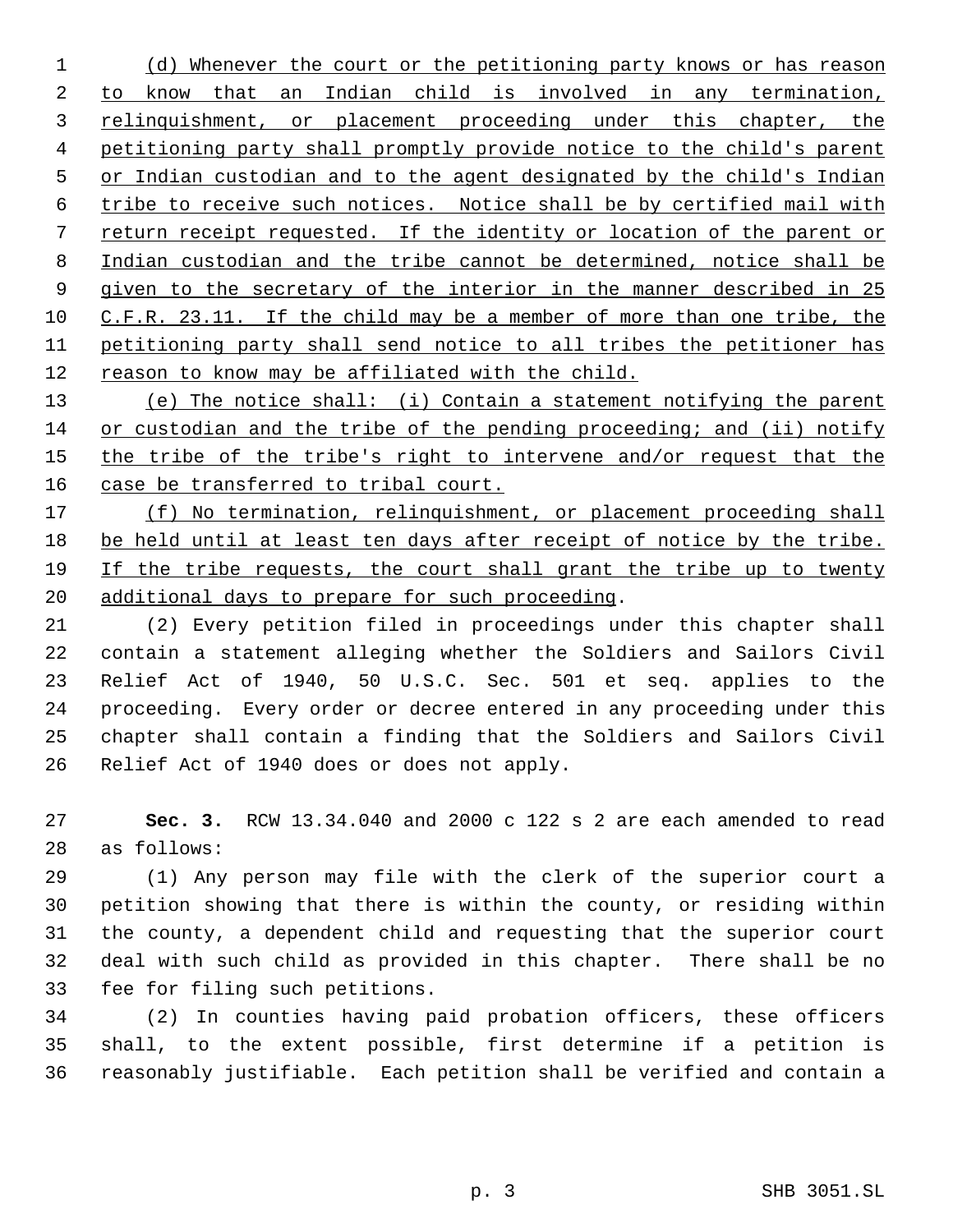statement of facts constituting a dependency, and the names and residence, if known to the petitioner, of the parents, guardian, or custodian of the alleged dependent child.

 (3) Every petition filed in proceedings under this chapter shall contain a statement alleging whether the child is or may be an Indian child as defined in 25 U.S.C. Sec. 1903. If the child is an Indian child as defined under the Indian child welfare act, the provisions of 8 the act shall apply.

 (4) Every order or decree entered under this chapter shall contain a finding that the Indian child welfare act does or does not apply. 11 Where there is a finding that the Indian child welfare act does apply, 12 the decree or order must also contain a finding that all notice 13 requirements and evidentiary requirements under the Indian child welfare act have been satisfied.

 **Sec. 4.** RCW 13.34.070 and 2000 c 122 s 8 are each amended to read as follows:

 (1) Upon the filing of the petition, the clerk of the court shall issue a summons, one directed to the child, if the child is twelve or more years of age, and another to the parents, guardian, or custodian, and such other persons as appear to the court to be proper or necessary parties to the proceedings, requiring them to appear personally before the court at the time fixed to hear the petition. If the child is developmentally disabled and not living at home, the notice shall be given to the child's custodian as well as to the child's parent. The developmentally disabled child shall not be required to appear unless requested by the court. When the custodian is summoned, the parent or guardian or both shall also be served with a summons. The fact-finding hearing on the petition shall be held no later than seventy-five days after the filing of the petition, unless exceptional reasons for a continuance are found. The party requesting the continuance shall have the burden of proving by a preponderance of the evidence that exceptional circumstances exist. To ensure that the hearing on the petition occurs within the seventy-five day time limit, the court shall schedule and hear the matter on an expedited basis.

(2) A copy of the petition shall be attached to each summons.

(3) The summons shall advise the parties of the right to counsel.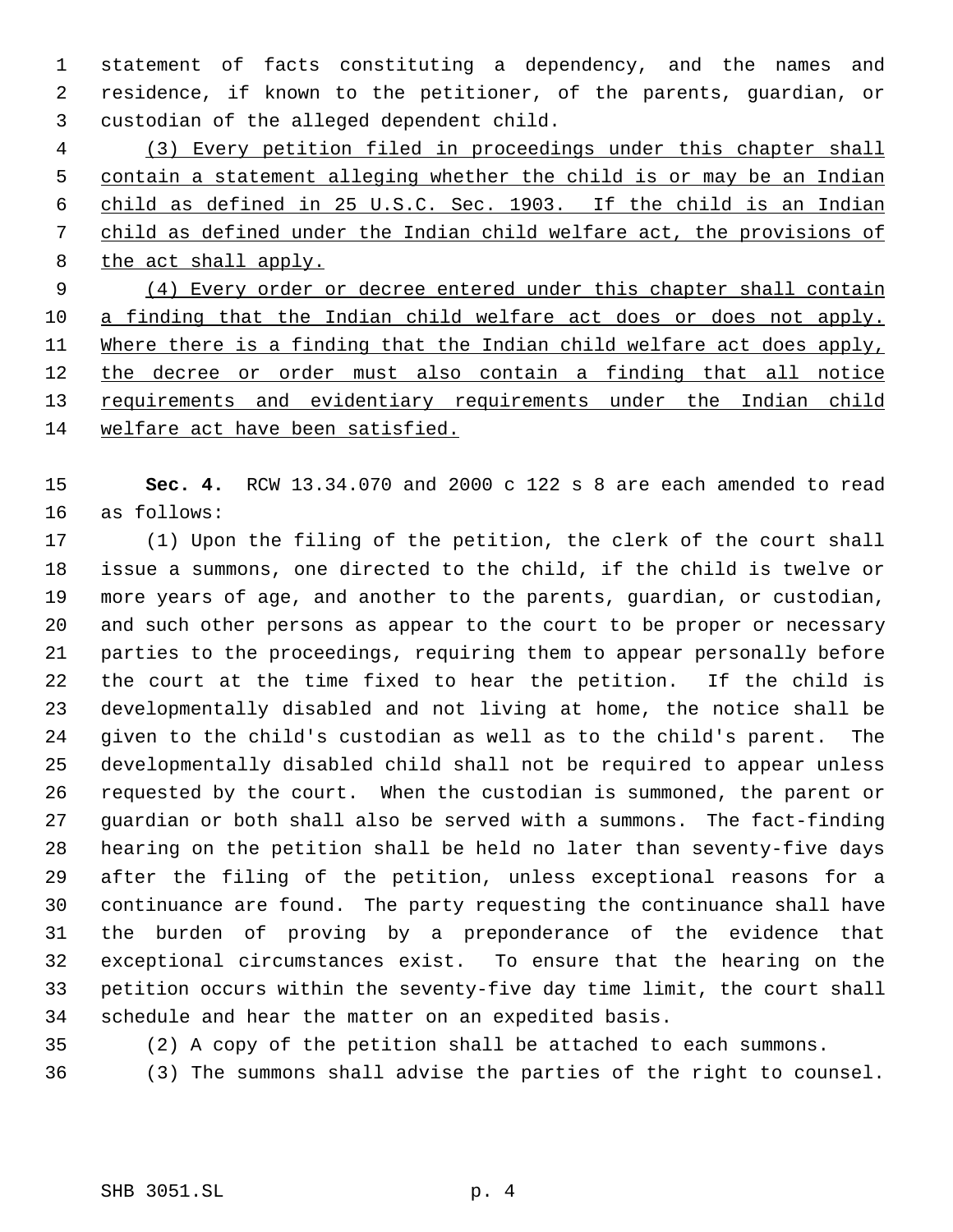The summons shall also inform the child's parent, guardian, or legal custodian of his or her right to appointed counsel, if indigent, and of the procedure to use to secure appointed counsel.

 (4) The summons shall advise the parents that they may be held responsible for the support of the child if the child is placed in out- of-home care.

 (5) The judge may endorse upon the summons an order directing any parent, guardian, or custodian having the custody or control of the child to bring the child to the hearing.

 (6) If it appears from affidavit or sworn statement presented to the judge that there is probable cause for the issuance of a warrant of arrest or that the child needs to be taken into custody pursuant to RCW 13.34.050, the judge may endorse upon the summons an order that an officer serving the summons shall at once take the child into custody and take him or her to the place of shelter designated by the court.

 (7) If the person summoned as provided in this section is subject to an order of the court pursuant to subsection (5) or (6) of this section, and if the person fails to abide by the order, he or she may be proceeded against as for contempt of court. The order endorsed upon the summons shall conspicuously display the following legend:

21 NOTICE: VIOLATION OF THIS ORDER IS SUBJECT TO PROCEEDING **FOR CONTEMPT OF COURT** PURSUANT TO RCW 13.34.070.

 (8) If a party to be served with a summons can be found within the state, the summons shall be served upon the party personally as soon as possible following the filing of the petition, but in no case later than fifteen court days before the fact-finding hearing, or such time as set by the court. If the party is within the state and cannot be personally served, but the party's address is known or can with reasonable diligence be ascertained, the summons may be served upon the party by mailing a copy by certified mail as soon as possible following the filing of the petition, but in no case later than fifteen court days before the hearing, or such time as set by the court. If a party other than the child is without the state but can be found or the address is known, or can with reasonable diligence be ascertained, service of the summons may be made either by delivering a copy to the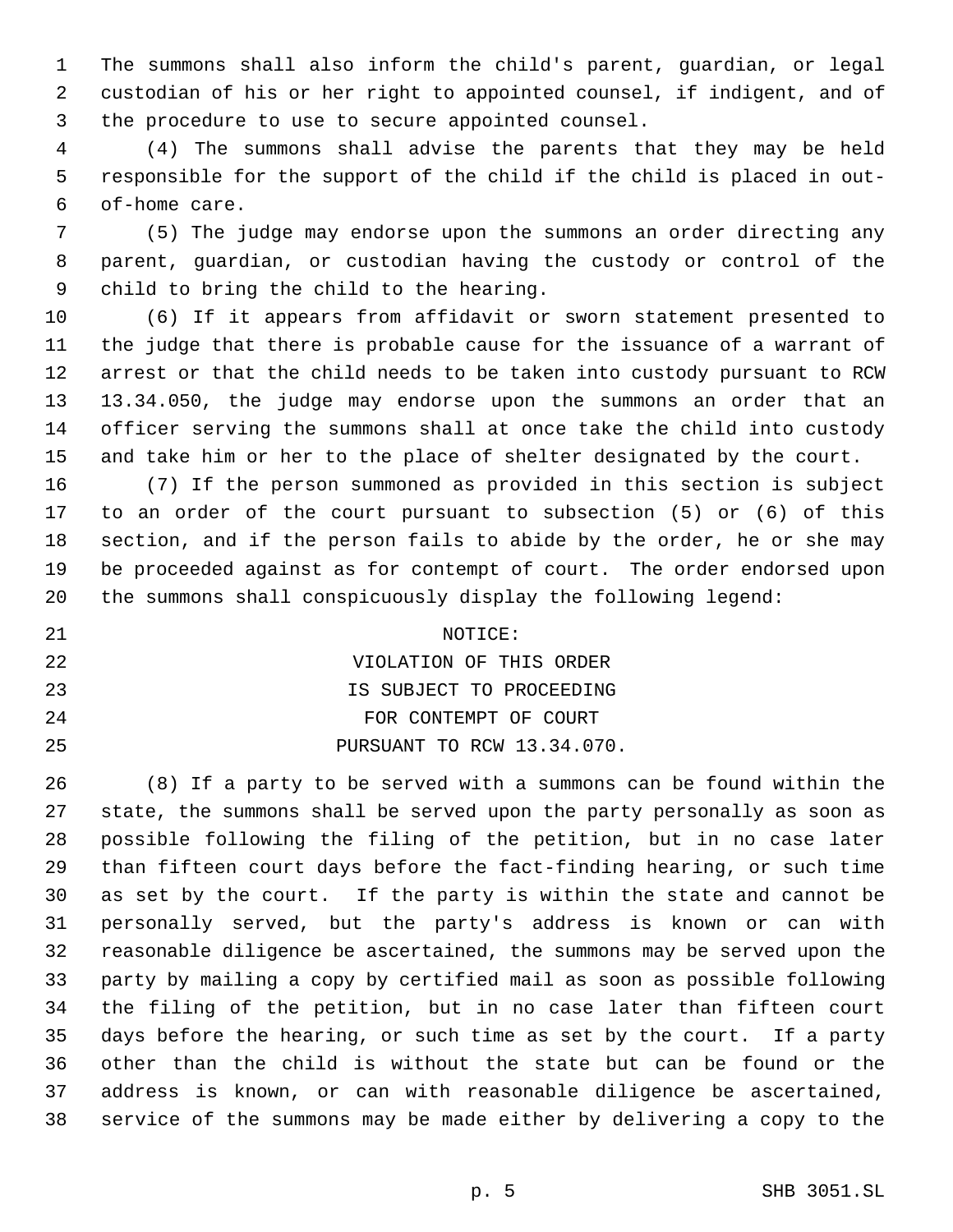party personally or by mailing a copy thereof to the party by certified mail at least ten court days before the fact-finding hearing, or such time as set by the court.

 (9) Service of summons may be made under the direction of the court by any person eighteen years of age or older who is not a party to the proceedings or by any law enforcement officer, probation counselor, or department employee.

8 (10) ((<del>In any proceeding brought under this chapter where the court</del> knows or has reason to know that the child involved is a member or is eligible to be a member of an Indian tribe, notice of the pendency of the proceeding shall also be sent by registered mail, return receipt requested, to the child's tribe. If the identity or location of the tribe cannot be determined, such notice shall be transmitted to the 14 secretary of the interior of the United States.)) (a) Whenever the 15 court or the petitioning party in a proceeding under this chapter knows or has reason to know that an Indian child is involved, the petitioning 17 party shall promptly provide notice to the child's parent or Indian custodian and to the agent designated by the child's Indian tribe to 19 receive such notices. Notice shall be by certified mail with return 20 receipt requested. If the identity or location of the parent or Indian custodian and the tribe cannot be determined, notice shall be given to the secretary of the interior in the manner described in 25 C.F.R. 23 23.11. If the child may be a member of more than one tribe, the petitioning party shall send notice to all tribes the petitioner has reason to know may be affiliated with the child.

 (b) The notice shall: (i) Contain a statement notifying the parent 27 or custodian and the tribe of the pending proceeding; and (ii) notify the tribe of the tribe's right to intervene and/or request that the case be transferred to tribal court.

 **Sec. 5.** RCW 13.32A.152 and 2000 c 123 s 18 are each amended to read as follows:

 (1) Whenever a child in need of services petition is filed by: (a) A youth pursuant to RCW 13.32A.150; (b) the child or the child's parent pursuant to RCW 13.32A.120; or (c) the department pursuant to RCW 13.32A.140, the filing party shall have a copy of the petition served on the parents of the youth. Service shall first be attempted in person and if unsuccessful, then by certified mail with return receipt.